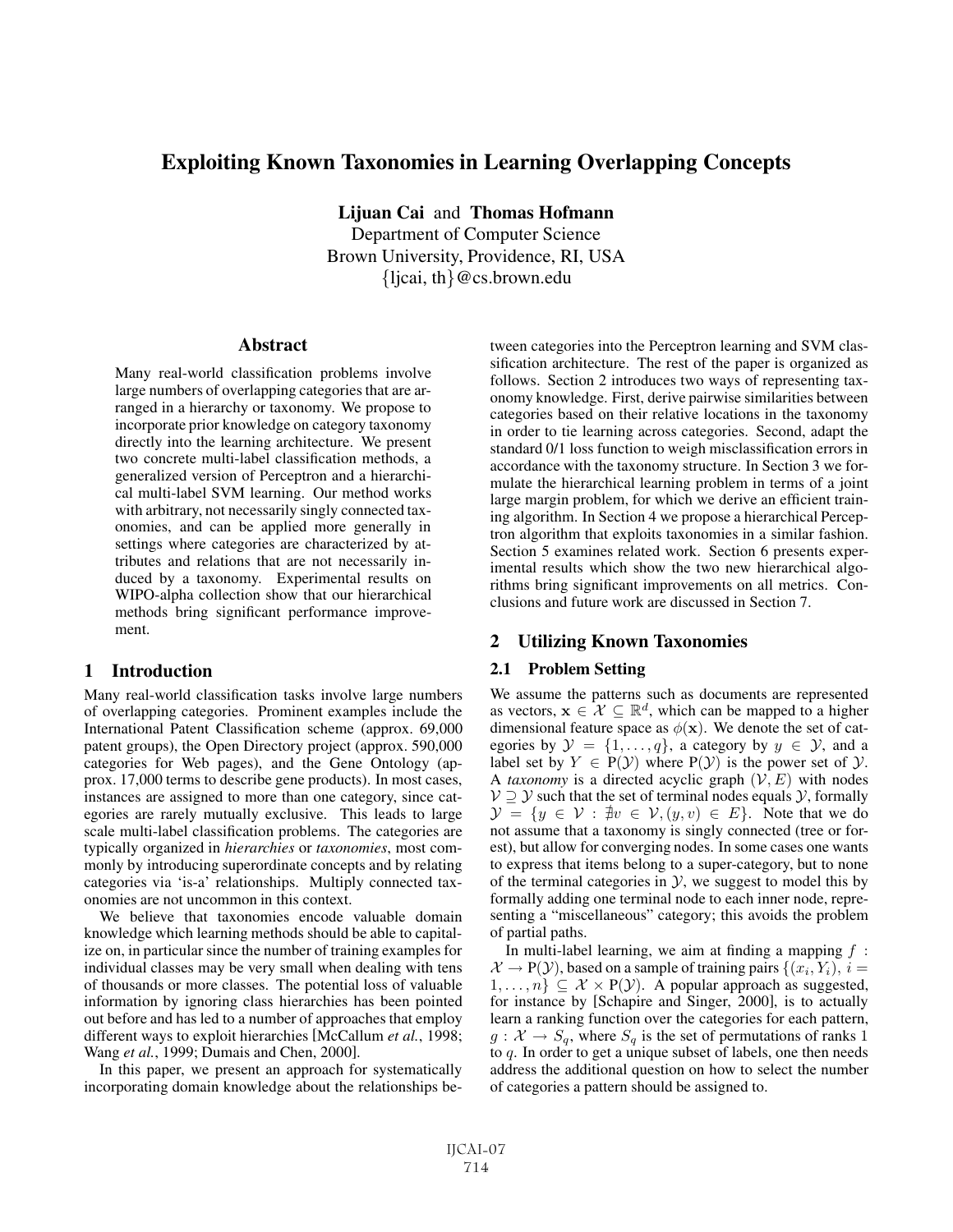It is common to define the ranking function  $q$  implicitly via a scoring function  $F : \mathcal{X} \times \mathcal{Y} \rightarrow \mathbb{R}$ , such that  $g(\mathbf{x})(y) < g(\mathbf{x})(y')$  whenever  $F(\mathbf{x}, y) > F(\mathbf{x}, y')$ , i.e. cate-<br>gories with higher *F*-values appear earlier in the ranking (for gories with higher  $F$ -values appear earlier in the ranking (for ease of presentation we ignore ties). Notation  $g(y)$  is used when clear from context.

### 2.2 Class Attributes

Following [Cai and Hofmann, 2004] we suggest to use scoring functions  $F$  that are linear in some joint feature representation  $\Phi$  of inputs and categories, namely  $F(\mathbf{x}, y; \mathbf{w}) \equiv$  $\langle \mathbf{w}, \mathbf{\Phi}(\mathbf{x}, y) \rangle$ , where **w** is a weight vector. Following [Tsochantardis *et al.*, 2004; Cai and Hofmann, 2004] **Φ** will be chosen to be of the form  $\Lambda(y) \otimes \phi(\mathbf{x})$ , where  $\Lambda(y) = (\lambda_1(y) - \lambda_2(y))^T \in \mathbb{R}^s$  refers to an attribute vector repre- $(\lambda_1(y), \ldots, \lambda_s(y))^T \in \mathbb{R}^s$  refers to an attribute vector repre-<br>senting categories and  $\otimes$  is the Kronecker product. One can senting categories and ⊗ is the Kronecker product. One can interpret **w** in terms of a stacked vector of individual weight vectors, i.e.  $\mathbf{w} = (\mathbf{w}_1^T, \dots, \mathbf{w}_s^T)^T$ , leading to the additive decomposition  $F(\mathbf{x} | \boldsymbol{w} | \mathbf{w}) = \sum_{k=1}^{s} \lambda_k(\boldsymbol{u}) (\mathbf{w}_k | \mathbf{x})$ . The general composition  $F(\mathbf{x}, y; \mathbf{w}) = \sum_{r=1}^{3} \lambda_r(y) \langle \mathbf{w}_r, \mathbf{x} \rangle$ . The general idea is that the notion of class attributes will allow generalidea is that the notion of class attributes will allow generalization to take place across (similar) categories and not just across training examples belonging to the same category. In the absence of such information, one can set  $s = q$  and define  $\lambda_r(y) = \delta_{ry}$  which leads to  $F(\mathbf{x}, y) = \langle \mathbf{w}_y, \mathbf{x} \rangle$ .

How are we going to translate the taxonomy information into attributes for categories? The idea is to treat the nodes in the taxonomy as properties. Formally, we define

$$
\lambda_v(y) = \begin{cases} t_v, & \text{if } v \in \text{anc}(y) \\ 0, & \text{otherwise} \end{cases}
$$
 (1)

where  $t_v \geq 0$  is the attribute value for node v. In the simplest case,  $t_v$  can be set to a constant, like 1. We denote by anc $(y)$ the set of ancestor nodes of  $y$  in the taxonomy including  $y$ itself (for notational convenience). This leads to an intuitive decomposition of the scoring function  $F$  into contributions from all nodes along the paths from a root node to a specific terminal node.

#### 2.3 Loss Functions

A standard loss function for the multi-label case is to use the *symmetric difference* between the predicted and the actual label set, i.e. to count the number of correct categories missed plus the number of incorrect categories that have been assigned,  $\triangle_0(Y, \hat{Y}) \equiv |Y \ominus \hat{Y}|$ .

Yet, in many applications, the actual loss of a predicted label set relative to the true set of category labels will depend on the relationship between the categories. As a motivation we consider the generic setting of routing items based on their membership at nodes in the taxonomy. For instance, in a news routing setting, readers may sign-up for specific topics by selecting an appropriate node, which can either be a terminal node in the taxonomy (e.g. the category "Soccer") or an inner node (e.g. the super-category "Sports"). Note that while we assume that all items can be assigned to terminal nodes of the taxonomy only, customers may prefer to sign-up for many categories *en bloc* by selecting an appropriate super-category.

We assume that there is some relative sign-up volume  $s_v \geq$ 0 for each node as well as costs  $c^-$  of missing a relevant item and  $c^{+}$  for assigning an irrelevant item. For any label set Y, define anc $(Y) \equiv \{v \in V : \exists y \in Y, v \in \text{anc}(y)\}\$ . Now we can quantify the loss in the following manner:

$$
\triangle(Y,\hat{Y}) = c \sum_{v \in \text{anc}(Y)} s_v + c^+ \sum_{v \in \text{anc}(\hat{Y})} s_v - (c^- + c^+) \sum_{v \in \text{anc}(Y)} s_v \quad (2)
$$

Note that only nodes in the symmetric difference anc $(Y) \ominus$ anc $(\hat{Y})$  contribute to the loss. In the following we will simplify the presentation by assuming that  $c^- = c^+ = 1$ . Then, by further setting  $s_v = 1$  ( $\forall v \in V$ ) one gets  $\triangle(Y, \hat{Y}) =$  $|anc(Y) \ominus anc(Y)|$ . Intuitively, this means that one colors all nodes that are on a path to a node in  $Y$  with one color, say blue, and all nodes on paths to nodes in  $\hat{Y}$  with another color, say yellow. Nodes that have both colors (blue+yellow=green) are correct, blue nodes are the ones that have been missed and yellow nodes are the ones that have been incorrectly selected; both types of mistakes contribute to the loss proportional to their volume.

During training, this loss function is difficult to deal with directly, since it involves sets of labels. Rather, we would like to work with pairwise contributions, e.g. involving terms

$$
\triangle(y, y') = |\text{anc}(y) \ominus \text{anc}(y')|.
$$
 (3)

In singly connected taxonomies Eq. (3) is equivalent to the length of the (undirected) shortest path connecting the nodes  $y$  and  $y'$ , suggested by [Wang *et al.*, 1999]. In order to relate the two we state the following proposition the two, we state the following proposition.

**Proposition 1.** *For any*  $Y, \hat{Y} \subseteq Y$  *satisfying*  $Y \nsubseteq \hat{Y}$  *and*  $\hat{Y} \nsubseteq Y$ ,

$$
|anc(Y) \ominus anc(\hat{Y})| \leq \sum_{\substack{y \in Y - \hat{Y} \\ \hat{y} \in \hat{Y} - Y}} |anc(y) \ominus anc(\hat{y})|
$$

For learning with ranking functions  $g$ , we translate this into

$$
\triangle(Y, g) = \sum_{\substack{y \in Y, \hat{y} \in \mathcal{Y} - Y \\ g(y) > g(\hat{y})}} |\text{anc}(y) \ominus \text{anc}(\hat{y})|.
$$
 (4)

We look at every pair of categories where an incorrect category comes before a correct category in the order defined by g and count the symmetric difference of the respective ancestor sets as the corresponding loss.

#### 3 Hierarchical Support Vector Machines

#### 3.1 Multi-label Classification

We generalize the multiclass SVM formulation of [Crammer and Singer, 2001] to a multi-label formulation similar to that in [Elisseff and Weston, 2001]. For a given set of correct categories  $Y_i$  we denote the complement by  $\overline{Y}_i = \mathcal{Y} - Y_i$ . Then following [Elisseff and Weston, 2001] we approximate the separation margin of  $w$  with respect to the  $i$ -th example as

$$
\gamma_i(\mathbf{w}) \equiv \min_{y \in Y_i, \bar{y} \in \bar{Y}_i} \langle \Phi(\mathbf{x}_i, y) - \Phi(\mathbf{x}_i, \bar{y}), \mathbf{w} \rangle. \tag{5}
$$

Our formulation aims at maximizing the margin over the whole training set, i.e.  $\max_{\mathbf{w}: \|\mathbf{w}\| = 1} \min_{i} \gamma_i(\mathbf{w})$ . This is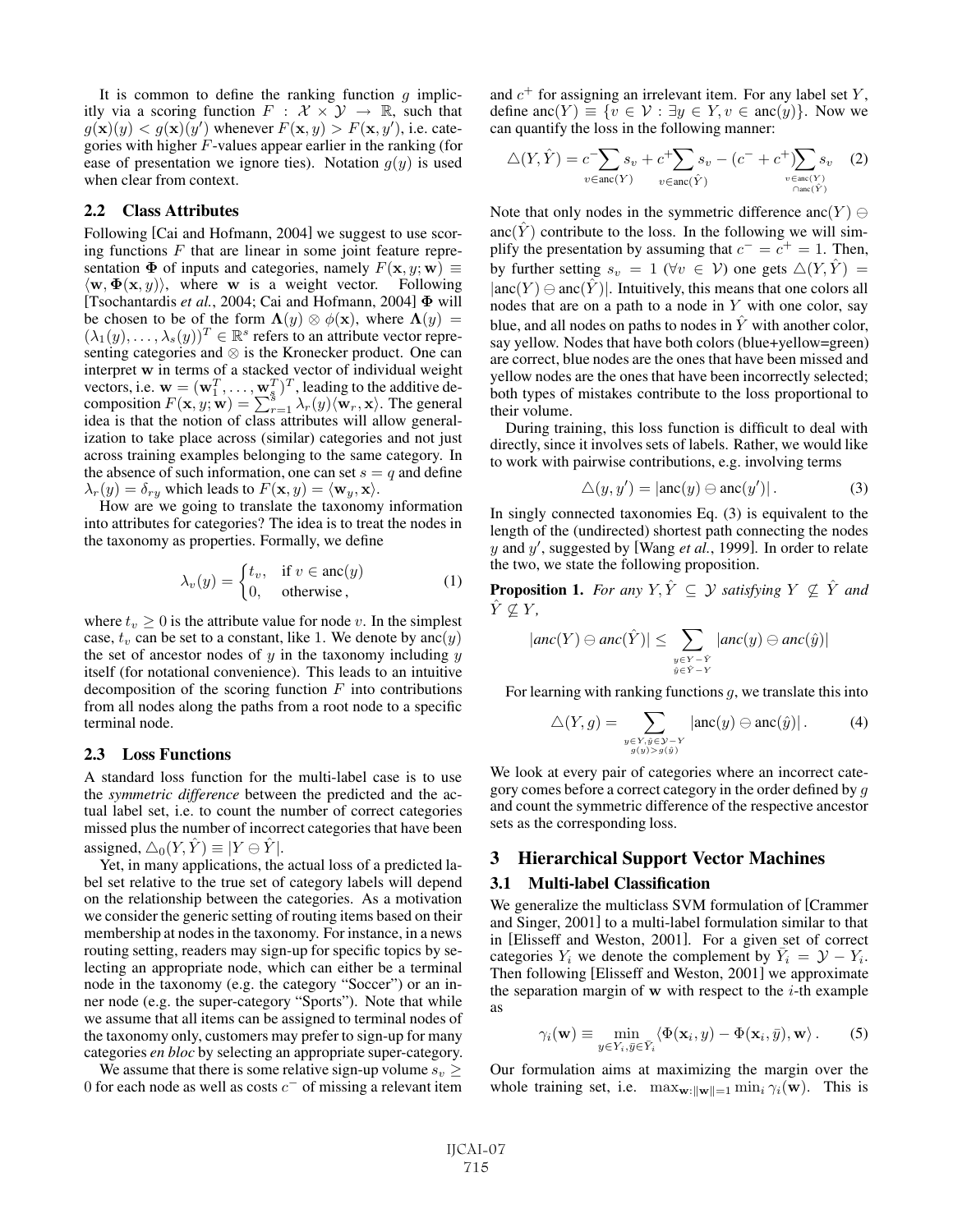equivalent to minimizing the norm of the weight vector **w** while constraining all (functional) margins to be greater than or equal to 1. A generalized soft-margin SVM formulation can be obtained by introducing slack variables  $\xi_i$ 's. The penalty is scaled proportional to the loss associated with the violation of the respective category ordering, a mechanism suggested before (cf. [Tsochantardis *et al.*, 2004; Cai and Hofmann, 2004]). Putting these ideas together yields the convex quadratic program (QP)

$$
\min_{\mathbf{w}, \xi} \frac{1}{2} ||\mathbf{w}||^2 + C \sum_{i=1}^n \xi_i
$$
 (6)

s.t. 
$$
\langle \mathbf{w}, \delta \Phi_i(y, \bar{y}) \rangle \ge 1 - \frac{\xi_i}{\Delta(y, \bar{y})}
$$
,  $(\forall i, y \in Y_i, \bar{y} \in \bar{Y}_i)$   
 $\xi_i \ge 0$ ,  $(\forall i)$ .

where  $\delta \Phi_i(y, \bar{y}) \equiv \Phi(\mathbf{x}_i, y) - \Phi(\mathbf{x}_i, \bar{y}).$ 

This formulation is similar to the one used in [Schapire and Singer, 2000] and generalizes the ranking-based multi-label SVM formulation of [Elisseff and Weston, 2001]. Following [Crammer and Singer, 2001] we have not included bias terms for categories. The efforts are put into correctly ordering each pair of positive/negative labels. We can use a size prediction mechanism such as the one in [Elisseff and Weston, 2001] to convert the category ranking into an actual multi-label classification.

The dual QP of (6) becomes

$$
\max_{\mathbf{\alpha}} \Theta(\mathbf{\alpha}) = \sum_{i=1}^{n} \sum_{\substack{y \in Y_i \\ \overline{y} \in Y_i}} \alpha_{iy\overline{y}} \qquad (7)
$$

$$
- \frac{1}{2} \sum_{i,j} \sum_{\substack{y \in Y_i \\ \overline{y} \in Y_i}} \sum_{\substack{r \in Y_j \\ \overline{r} \in Y_j}} \alpha_{iy\overline{y}} \alpha_{jr\overline{r}} \langle \delta \Phi_i(y, \overline{y}), \delta \Phi_j(r, \overline{r}) \rangle,
$$

s.t.  $\alpha_{iy\bar{y}}\geq0$   $(\forall i, y\in Y_i, \bar{y}\in\bar{Y}_i)$ ,  $\sum_{y\in Y_i}$  $y \in Y_i$ <br> $\bar{y} \in \bar{Y}_i$  $\frac{\alpha_{iy\bar{y}}}{\triangle(y,\bar{y})} \leq C \left(\forall i\right).$ 

Note that

$$
\langle \delta \Phi_i(y, \bar{y}), \delta \Phi_j(r, \bar{r}) \rangle = \langle \mathbf{\Lambda}(y) - \mathbf{\Lambda}(\bar{y}), \mathbf{\Lambda}(r) - \mathbf{\Lambda}(\bar{r}) \rangle \langle \phi(\mathbf{x}_i), \phi(\mathbf{x}_j) \rangle.
$$
 (8)

Herein one can simply replace the inner products by corresponding kernel functions. It is straightforward to observe that  $\frac{1}{n} \sum_{i} \xi_i$  yields an upper bound on the training loss of the resulting classifier measured by  $\wedge$  in the following sense. the resulting classifier measured by  $\triangle$  in the following sense. Define the *maximum loss* as

$$
\triangle_x(Y, g) \equiv \max_{y \in Y, \bar{y} \in \bar{Y} : g(y) \ge g(\bar{y})} \triangle(y, \bar{y}).
$$
\n(9)

The *maximal loss* over a set of examples is defined as

$$
\triangle_x(F, \{\mathbf{x}_i, Y_i\}_{i=1}^n) \equiv \frac{1}{n} \sum_{i=1}^n \triangle_x(Y_i, g(\mathbf{x}_i; F)) \qquad (10)
$$

**Proposition 2.** *Denote by*  $(\hat{\mathbf{w}}, \hat{\boldsymbol{\xi}})$  *a feasible solution of the*<br>*QB* in (6) Than  $\frac{1}{n} \sum_{i=1}^{n} \hat{\boldsymbol{\xi}}$  is an upper bound on the applieir *QP* in (6). Then  $\frac{1}{n} \sum_{i=1}^{n} \hat{\xi}_i$  is an upper bound on the empirical maximal loss  $\bigwedge_{i=1}^{n} (F(\cdot \hat{\mathbf{x}}) \{ \mathbf{x}_i \} \mathbf{Y}_i \}$ <sup>n</sup>. *cal maximal loss*  $\Delta_x(\overline{F}(\cdot; \hat{\mathbf{w}}), {\mathbf{x}_i, Y_i}_{i=1}^n)$ *.* 

#### Algorithm 1 Hierarchical Multilabel SVM

1: inputs: training data 
$$
\{x_i, Y_i\}_{i=1}^n
$$
, tolerance  $\epsilon \ge 0$   
2: initialize  $S_i = \emptyset$   $\alpha_{i,n} = 0$   $\forall i, y \in Y$ ,  $\overline{y} \in \overline{Y}$ .

- 2: initialize  $S_i = \emptyset$ ,  $\alpha_{iy\bar{y}} = 0$ ,  $\forall i, y \in Y_i$ ,  $\bar{y} \in Y_i$ .<br>3: **repeat**
- 3: repeat
- 4: select  $\hat{i} = \argmax_{i=1}^{n} \psi_i$ <br>5: select  $(\hat{y}, \hat{\bar{y}}) = \argmax_{i=1}^{n}$
- 4: select  $i = \arg \max_{i=1}^{\infty} \psi_i$ <br>
5: select  $(\hat{y}, \hat{y}) = \arg \max_{y \in Y_i, \bar{y} \in \bar{Y}_i} G_{\hat{i}y\hat{y}}$
- 6: expand working set:  $S_{\hat{i}} = S_{\hat{i}} \cup \{(\hat{y}, \hat{\bar{y}})\}\$ <br>7: solve QP over subspace  $\{\alpha_{\hat{i},\hat{y}} : (y, \bar{y}) \in$  $y)$ }<br> $\sum_{i=1}^{n}$
- 7: solve QP over subspace  $\{\alpha_{\hat{i}y\hat{y}} : (y, \bar{y}) \in S_{\hat{i}}\}$ <br>8. reduce working set:  $S_i = S_i$ ,  $[(y, \bar{y}) : \alpha_i]$ 8: reduce working set:  $S_{\hat{i}} = S_{\hat{i}} - \{(y, \bar{y}) : \alpha_{\hat{i}y\bar{y}} = 0\}$ <br>9: **until**  $\psi_0 \leq \epsilon$
- 9: **until**  $\psi_{\hat{i}} \leq \epsilon$

Note that to minimize (an upper bound on) the loss in Eq. (4), we could simply assign one slack variable  $\xi_{i\eta\bar{\eta}}$  for every triplet of instance, positive label, and negative label. This leads to a dual program similar to Eq. (7) except the second set of constraints become  $\frac{\alpha_{iy\bar{y}}}{\Delta(y,\bar{y})} \leq C \forall i, y \in Y, \bar{y} \in \bar{Y}$ .<br>We have yet to explore this direction We have yet to explore this direction.

#### 3.2 Optimization Algorithm

The derived QP can be very large. We therefore employ an efficient optimization algorithm that is inspired by the SMO algorithm [Platt, 1999] and that performs a sequence of subspace ascents on the dual, using the smallest possible subsets of variables that are not coupled with the remaining variables through constraints. Our algorithm successively optimizes over subspaces spanned by  $\{\alpha_{iy\bar{y}} : y \in Y_i, \bar{y} \in \bar{Y}_i\}$  for some selected instance *i*. Moreover an additional variable selection is performed within each subspace. This strategy is also known as column generation [Demiriz *et al.*, 2002]. Define

$$
\mathbf{w}(\alpha) \equiv \sum_{i=1}^{n} \sum_{y \in Y_i, \bar{y} \in \bar{Y}_i} \alpha_{iy\bar{y}} \delta \Phi_i(y, \bar{y})
$$
(11)

$$
G_{iy\bar{y}} \equiv \triangle(y,\bar{y}) \left(1 - \langle \delta \Phi_i(y,\bar{y}), \mathbf{w}(\alpha) \rangle \right) \tag{12}
$$

$$
l_i \equiv \max\left(\max_{i,y \in Y_i, \bar{y} \in \bar{Y}_i} \{G_{iy\bar{y}}\} \quad , \quad 0\right) \tag{13}
$$

$$
u_i \equiv \begin{cases} \min_{i,y \in Y_i, \bar{y} \in \bar{Y}_i:} G_{iy\bar{y}} & \text{if } \zeta_i = 0\\ \min_{\alpha_{iy\bar{y}} > 0} \min_{\alpha_{iy\bar{y}} > 0} G_{iy\bar{y}} & 0 \end{cases} \quad \text{if } \zeta_i > 0,
$$
\n
$$
(14)
$$

where  $\zeta_i = C - \sum_{y \in Y_i, \bar{y} \in \bar{Y}_i} \frac{\alpha_{iy\bar{y}}}{\Delta(y, \bar{y})}$ . Define  $\psi_i \equiv l_i - u_i$ . By derivation similar to that in [Cai and Hofmann, 2004], it can be shown that  $\psi_i = 0$  ( $\forall i$ ) is the necessary and sufficient condition for a feasible solution to be optimal. Hence the score  $\psi_i$  is used for selecting subspaces.  $G_{iy\bar{y}}$  is also used to select new variables to expand the active set of each subspace. The resulting algorithm is depicted in Algorithm 1.

More details on convergence and sparseness of a more general class of algorithms can be found in [Tsochantardis *et al.*, 2004].

### 4 Hierarchical Perceptron

Although SVM is competitive in generating high-quality classifiers, it can be computationally expensive. The Perceptron algorithm [Rosenblatt, 1958] is known for its simplicity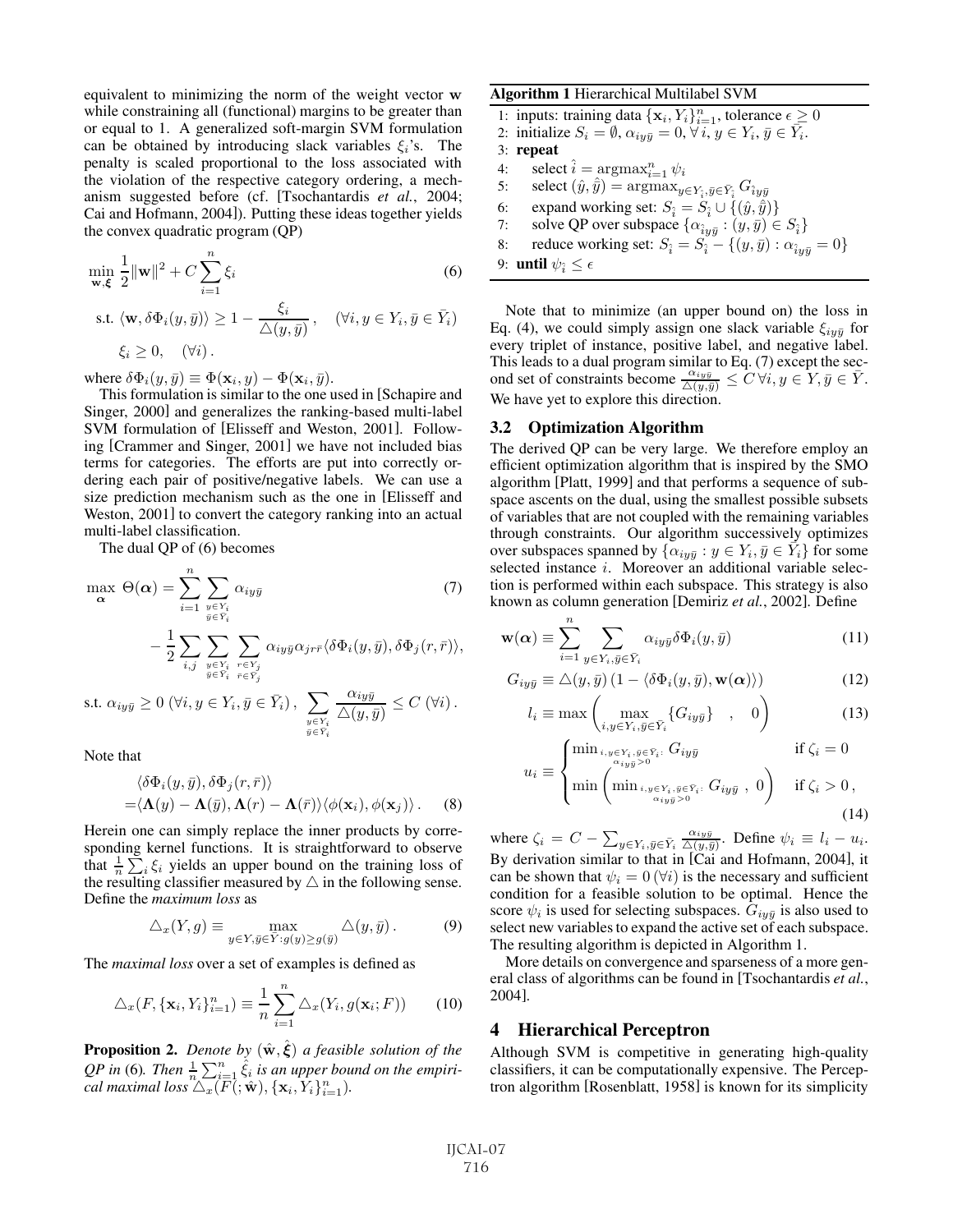#### Algorithm 2 Hierarchical Minover Perceptron algorithm

1: inputs: training data  $\{x_i, Y_i\}_{i=1}^n$ , desired margin *c*.<br>
2: Initialize  $\alpha_{i+1} \equiv 0 \ \forall i \ y \in Y$ .  $\bar{y} \in \bar{Y}$ . 2: Initialize  $\alpha_{iy\bar{y}} = 0, \forall i, y \in Y_i, \bar{y} \in \bar{Y}_i$ 3: repeat 4:  $(\hat{i}, \hat{y}, \hat{\bar{y}}) = \operatorname{argmin}_{i, y \in Y_i, \bar{y} \in \bar{Y}_i} \langle \mathbf{w}(\alpha), \delta \Phi_i(y, \bar{y}) \rangle$ 5: **if**  $\langle \mathbf{w}(\boldsymbol{\alpha}), \delta \Phi_{\hat{i}}(\hat{y}, \hat{y}) \rangle > c$  **then**<br>6: terminate with a satisfactory 6: terminate with a satisfactory solution 7: else 8:  $\alpha_{\hat{i}\hat{y}\hat{\bar{y}}} \leftarrow \alpha_{\hat{i}\hat{y}\hat{\bar{y}}} + \triangle(\hat{y}, \hat{\bar{y}})$ <br>
on and if 9: end if 10: until maximal number of iterations are performed

and speed. In this section, we propose a hierarchical Perceptron algorithm 2 using the minimum-overlap (Minover) learning rule [Krauth and Mézard, 1987].

The Minover Perceptron uses the instance that violates the desired margin the worst to update the separating hyperplane. We can also deal with the instances sequentially, as in a truly online fashion. Using the minimum overlap selection rule effectively speeds up the convergence and yields sparser solutions.

If using taxonomy-based class attribute scheme in Eq. (1) with  $t_v = 1$ , the simple update rule in step 8 of Algorithm 2 can be decomposed into

$$
\mathbf{w}_v \leftarrow \mathbf{w}_v + \triangle(y, \bar{y})\phi(\mathbf{x}_i) \quad \forall v : v \in \text{anc}(y) - \text{anc}(\bar{y})
$$
  

$$
\mathbf{w}_v \leftarrow \mathbf{w}_v - \triangle(y, \bar{y})\phi(\mathbf{x}_i) \quad \forall v : v \in \text{anc}(\bar{y}) - \text{anc}(y)
$$

Only the weight vectors of those nodes that are predecessors of y or  $\bar{y}$  but not both will be updated. Other nodes are left intact. This strategy is also used in [Dekel *et al.*, 2004] for online multiclass classification. The more severe the loss is incurred, the more dramatic the update will be. Moreover step 8 not only updates the scoring functions of the two classes in question, but also spread the impact to other classes sharing affected ancestors with them.

# 5 Related Work

Many approaches for hierarchical classification use a decision tree like architecture, associating with each inner node of the taxonomy a classifier that learns to discriminate between the children [Dumais and Chen, 2000; Cesa-Bianchi *et al.*, 2005]. While this offers advantages in terms of modularity, the local optimization of (partial) classifiers at every inner node is unable to reflect a more global objective.

[Cesa-Bianchi *et al.*, 2005] introduces a loss function, called the  $H$ -loss, specifically designed to deal with the case of partial and overlapping paths in tree-structured taxonomies. [Cesa-Bianchi *et al.*, 2006] has proposed B-SVM, which also uses the  $H$ -loss and uses a decoding scheme that explicitly computes the Bayes-optimal label assignment based on the H-loss and certain conditional independence assumptions about label paths. The loss function we proposed in Eq.  $(2)$  exploits the taxonomy in a different way from  $H$ loss, partly because we always convert partial path categories to complete path ones. Our loss function is inspired by real applications like routing and subscription to a taxonomy. So misclassifications are penalized along all ancestors that miss relevant patterns or include irrelevant ones. In H-loss, however, if punishment already occurs to a node, its descendents are not penalized again. In addition, our loss function works with arbitrary taxonomy, not just trees.

[Rousu *et al.*, 2005] applies the Maximum-Margin Markov Networks [Taskar *et al.*, 2003] to hierarchical classification where the taxonomy is regarded as Markov Networks. They propose a simplified version of  $H$ -loss that decomposes into contributions of edges so as to marginalize the exponentialsized problem into a polynomial one. In our methods, learning occurs on taxonomy nodes instead of edges. We view the taxonomy as a dependency graph of "is-a" relation.

[Cai and Hofmann, 2004] proposes a hierarchical SVM that decomposes discriminant functions into contributions from different levels of the hierarchy, the same way as this work. Compared to [Cai and Hofmann, 2004], which was restricted to multiclass classification, however, we deal with the additional challenge posed by overlapping categories, i.e. the multi-label problem, for which we employ the category ranking approach proposed in [Schapire and Singer, 2000].

In summary, our major contributions are: 1) Formulate multilabel classification as a global joint learning problem that can take taxonomy information into account. 2) Exploit taxonomy by directly encoding structure in the scoring function used to rank categories 3) Propose a novel taxonomybased loss function between overlapping categories that is motivated by real applications. 4) Derive a sparse optimization algorithm to efficiently solve the joint SVM formulation. Compared to multiclass classification, sparseness is even more important now that there are more constraints and hence more dual variables. 5) Present a hierarchical Perceptron algorithm that takes advantage of the proposed methods of encoding known taxonomies.

## 6 Experiments

#### 6.1 Experimental Setup

In this section we compare our hierarchical approaches against their flat counterparts on WIPO-alpha, a data set comprising patent documents.

Taxonomy-derived attributes are employed in the hierarchical approaches. For comparison purpose,  $t<sub>v</sub>$  in Eq. (1) is set to  $1/\sqrt{\text{depth}}$  where depth  $\equiv \max_y |\{anc(y)\}\|$ , so that<br>max.  $||\Lambda(y)|| = 1$  for either the flat or the hierarchical mod- $\max_{y} \|\mathbf{\Lambda}(y)\| = 1$  for either the flat or the hierarchical models. In the experiments, hierarchical loss equals half the value in Eq. (3) for historical reason. The hierarchical learning employs this hierarchical loss while the flat one employs the 0−1 loss. We used a linear kernel and set  $C = 1$ . Each instance is normalized to have 2-norm of 1. In most experiments, the test performance is evaluated by cross-validation and then macroaveraging across folds.

The measures we used include *one-accuracy*, *average precision*, *ranking loss*, *maximal loss*, and *parent one-accuracy*. The first three are standard metrics for multilabel classification problem [Schapire and Singer, 2000; Elisseff and Weston, 2001]. *One-accuracy* (acc) measures the empirical probability of the top-ranked label being relevant to the document. *Average precision* (prec) measures the quality of la-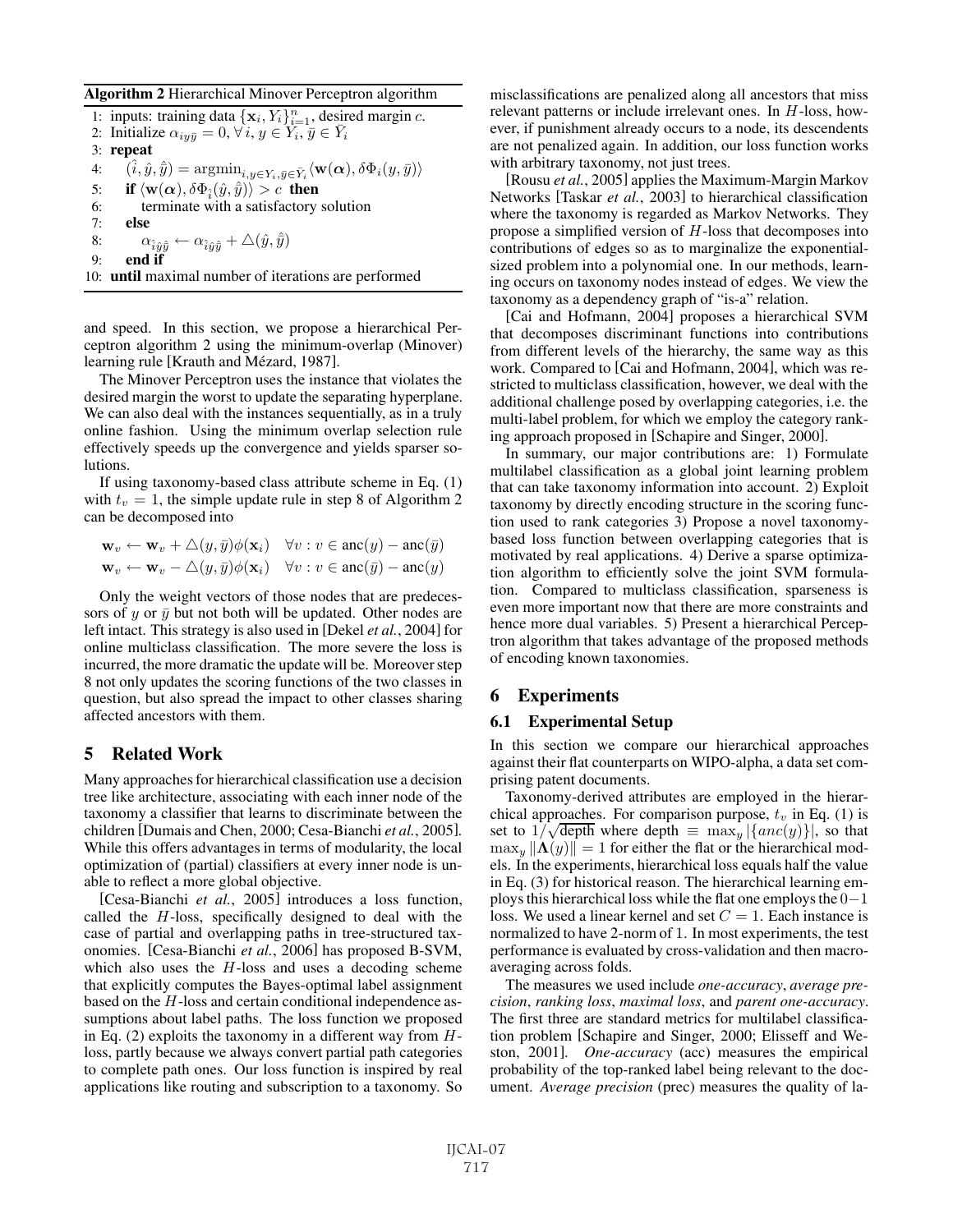| section | #cat | #doc  | #cat | $\sec(\%)$ |      | prec $(\%)$ |      |      | $\triangle_x$ -loss | rloss $(\%)$ |      | pacc $(\%)$ |      |
|---------|------|-------|------|------------|------|-------------|------|------|---------------------|--------------|------|-------------|------|
|         |      |       | /doc | flat       | hier | flat        | hier | flat | hier                | flat         | hier | flat        | hier |
| A       | 846  | 15662 | .44  | 53.8       | 54.2 | 56.0        | 57.3 | 1.66 | 1.34                | 9.09         | 3.85 | 70.3        | 73.5 |
| B       | 1514 | 17626 | 1.48 | 37.3       | 37.8 | 40.8        | 42.5 | 2.08 | 1.76                | 12.6         | 5.38 | 59.9        | 65.0 |
| ⌒       | 152  | 14841 |      | 45.3       | 45.4 | 45.5        | 45.9 | 2.10 | 1.68                | 10.1         | 4.95 | 67.8        | 73.3 |
| D       | 237  | 2194  | l.53 | 47.3       | 48.6 | 52.7        | 55.0 | 1.82 | 1.45                |              | 7.35 | 67.7        | 71.6 |
| E       | 267  | 3586  | 1.34 | 38.7       | 38.7 | 44.9        | 46.5 | 1.99 | 1.63                | 12.          | 7.44 | 63.7        | 66.2 |
| F       | 862  | 8011  | .45  | 36.6       | 37.6 | 41.3        | 43.4 | 2.07 | 1.69                | 11.6         | 5.13 | 59.7        | 65.0 |
| G       | 565  | 12944 | .29  | 47.2       | 47.2 | 52.3        | 52.8 | 1.73 | $1.50\,$            | 10.5         | 5.46 | 64.9        | 67.0 |
| Н       | 462  | 13178 | l.35 | 48.7       | 49.2 | 55.1        | 56.2 | 1.63 | 1.34                | 8.25         | 4.15 | 66.5        | 69.6 |

Table 1: SVM experiments on WIPO-alpha corpus. Each row is on categories under the specified top level node (i.e. section). The results are from random 3-fold cross-validation. Better performance is marked in bold face. "#cat/doc" refers to the average number of categories per document, "flat" the flat SVM and "hier" the hierarchical SVM.



Figure 1: The four columns, from left to right, depict one accuracy for flat and hierarchical Perceptron, and average precision for flat and hierarchical Perceptron.

| section | $\sec(\%)$ | prec $(\%)$ | $\triangle$ -loss | pacc $(\%)$            |
|---------|------------|-------------|-------------------|------------------------|
|         | flat hier  | flat hier   | flat hier         | flat hier              |
| A       | 14.8 16.3  | 16.8 20.5   | 2.71 2.28         | 39.347.3               |
| В       | 12.4 14.0  | 14.0 17.9   | 2.78 2.39         | 40.148.6               |
| C       | 14.8 16.3  | 15.6 18.2   | 2.79 2.23         | 46.658.1               |
| D       | 19.4 21.3  | 24.0 27.3   | 2.58 2.06         | 49.356.3               |
| Е       | 14.4 15.2  | 19.9 22.4   | 2.66 2.19         | $\overline{45.2}$ 50.4 |
| F       | 13.4 14.9  | 16.620.2    | 2.74 2.25         | 41.551.1               |
| G       | 11.4 12.4  | 14.9 18.4   | 2.75 2.40         | 35.141.9               |
| Н       | 15.1 16.2  | 19.2 22.6   | $2.67$ $2.12$     | 40.248.4               |

Table 2: SVM experiments on WIPO-alpha corpus with subsampling. Three documents or less are sampled for each category.

bel rankings. Precision is calculated at each position where a positive label occurred, as if all the labels ranked higher than it including itself are predicted as relevant. These precision values are then averaged to obtain average precision. *Ranking loss* (rloss) measures the average fraction of positive label and negative label pairs that are misordered. These metrics are described in details in [Schapire and Singer, 2000].

*Maximal loss*, denoted by  $\triangle_x$ , was introduced in Eq. (10). It is measured by the hierarchical loss function. We also evaluate *parent one-accuracy* (pacc), which measures the oneaccuracy at the category's parent nodes level.

#### 6.2 Experiments on WIPO-alpha Collection

WIPO-alpha collection comprises patent documents released by the World Intellectual Property Organization (WIPO)<sup> $1$ </sup>. which are classified into IPC categories. IPC is a 4-level hierarchy consisting of sections, classes, subclasses, and groups. The categories in our experiments refer to main groups which are all leaves at the same depth in the hierarchy. Each doc-



Figure 2: Flat and hierarchical SVM on section D data, with varying training set size. A small number of documents are sampled from each category for training purpose. The learned classifiers are tested on all remaining documents. This is repeated 10 times for each sampling number. The bars depict sample standard deviation.

ument is labeled with one primary category as well as any number of secondary categories. Both types of categories are used to form a multi-label corpus. We have performed independent experiments on taxonomies under the 8 top-level sections.

Document parsing was performed with the Lemur toolkit<sup>2</sup>. Stop words are removed. Stemming is not performed. Word counts from title and claim fields are used as document features. Table 1 summarizes the SVM performance across the sections. The hierarchical SVM significantly outperforms the flat SVM in terms of  $\triangle_x$ -loss, ranking loss and parent accuracy in each individual setting. This can be attributed not only to the fact that the hierarchical approach explicitly optimizes an upper bound on the  $\Delta_x$ -loss, but also to the specific hierarchical form of the discriminant function. Moreover, hierarchical SVM often produces higher classification accuracy and average precision with gains being more moderate. To see if the improvement is statistically significant, we conducted 10-fold cross-validation on section E and then paired permutation test. The achieved level of significance is less than 0.08 for one accuracy, and less than 0.005 for the other four measures.

Figure 1 depicts the performance of Perceptron algorithm with the same setting. We allow Perceptron to run until convergence. It takes significantly less time than SVM but reaches lower performance. We observe the hierarchical Perceptron performs better in all cases.

In addition we randomly sampled 3 documents from each

<sup>1</sup> www.wipo.int/ibis/datasets

<sup>&</sup>lt;sup>2</sup>www.lemurproject.org